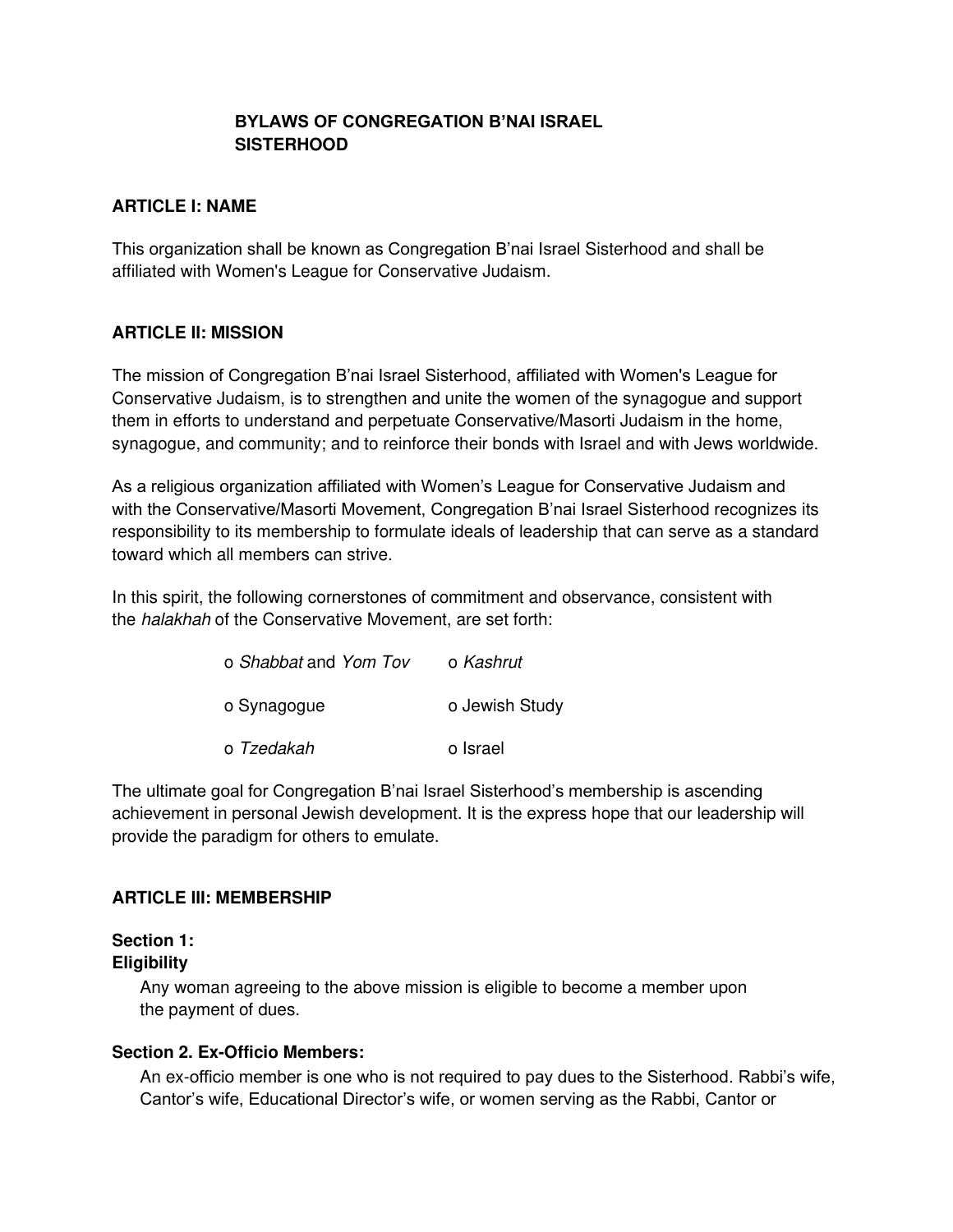Education Director, shall be Ex-Officio members, with full power of voice and vote so long as they hold such positions.

## **ARTICLE IV: DUES - FISCAL YEAR**

## **Section 1:**

#### **Dues**

A. Dues shall be paid annually, in the amount fixed by the Board of Directors.

B. The fiscal year is from July 1 to June 30.

#### **Section 2: Per Capita**

Dues to Women's League for Conservative Judaism shall be the amount set by Women's League. These per capita dues shall be included in the annual dues and forwarded to Women's League annually.

#### **Section 3: Arrears**

Any member in arrears for one year's dues shall be dropped from membership.

## **ARTICLE V: OFFICERS - EXECUTIVE COMMITTEE - BOARD OF DIRECTORS - TRUSTEES**

## **Section 1: Eligibility**

A. To be eligible to serve as an officer or member of the board of directors a member must be a synagogue member.

B. To be eligible to serve as an officer, a member must have been a member of the organization for at least one year, and a member of the congregation.

C. To be eligible for the presidency, in addition to A. and B. above, a woman must be Jewish. In the case of a co-presidency, at least one of the nominees must be Jewish.

## **Section 2: Officers and Trustees**

## **A. Elected Officers**

President or Co-Presidents(2) Program Vice President President(s)-Elect Recording Secretary Membership Vice-President Corresponding Secretary Ways and Means Vice President Financial Secretary Cultural Vice-President Treasurer Torah Fund Vice President

and such additional officers as may be needed to carry out effectively the work of the organization.

## **B. Trustees**

There shall be up to three trustees: the immediate Past President or co-presidents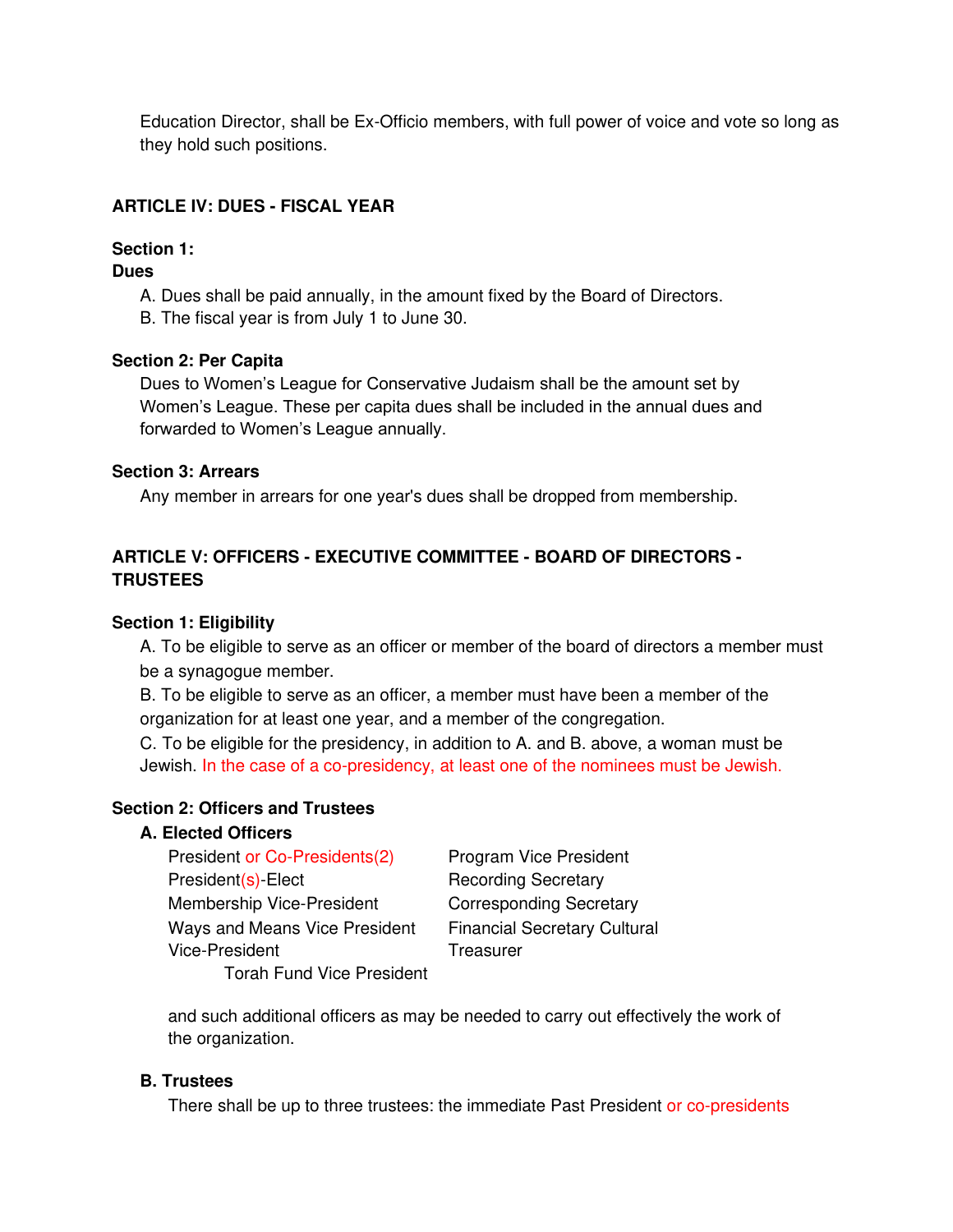(2), and two other past presidents or co-presidents (up to 4).

## **C. Terms**

Officers and trustees shall be elected for a term of two years and shall hold office until their successors are elected and installed. No officer shall be eligible for more than two successive terms in the same office, or a total of four years. Any exceptions must be approved by the board.

## **D. Vacancies in Office**

1. Vacancy in the office of president or co-presidents shall be filled for the unexpired term through appointment, by majority vote of the executive committee, after consideration of the candidates proposed by the nominating committee. A vice president calls the executive committee meeting. The chair of the Nominating Committee announces the appointment. If the remaining copresident decides to complete the term by herself, she may do so with the approval of the Sisterhood Board

- 2. Vacancies in any other office shall be filled by appointment for the unexpired term by the president, on recommendation of the standing nominating committee, and approval of the executive committee.
- 3. For the purpose of determining when an officer or a board member has served a term of office, service for one-half a term shall be regarded as a full term, provided the written resignation is for valid reasons, as determined by the executive committee.

## **Section 3: Executive Committee**

A. The executive committee shall consist of the president or co-presidents (2), who is its chair, the president- elect, the immediate past president or co-presidents (2), vice presidents, secretaries, and the treasurer.

B. The president or co-presidents (2) may invite to executive committee meetings, at her option, any member whose presence may be necessary or helpful in forwarding the specific business for which a meeting is called.

C. The executive committee shall have power to authorize emergency expenditures not to exceed \$500 and shall report such action to the board of directors.

## **Section 4: Board of Directors**

The management of the sisterhood shall be vested in a board of directors, which shall consist of all the officers and directors, with the president or co-presidents (2) as chair, as follows:

## **A. Members**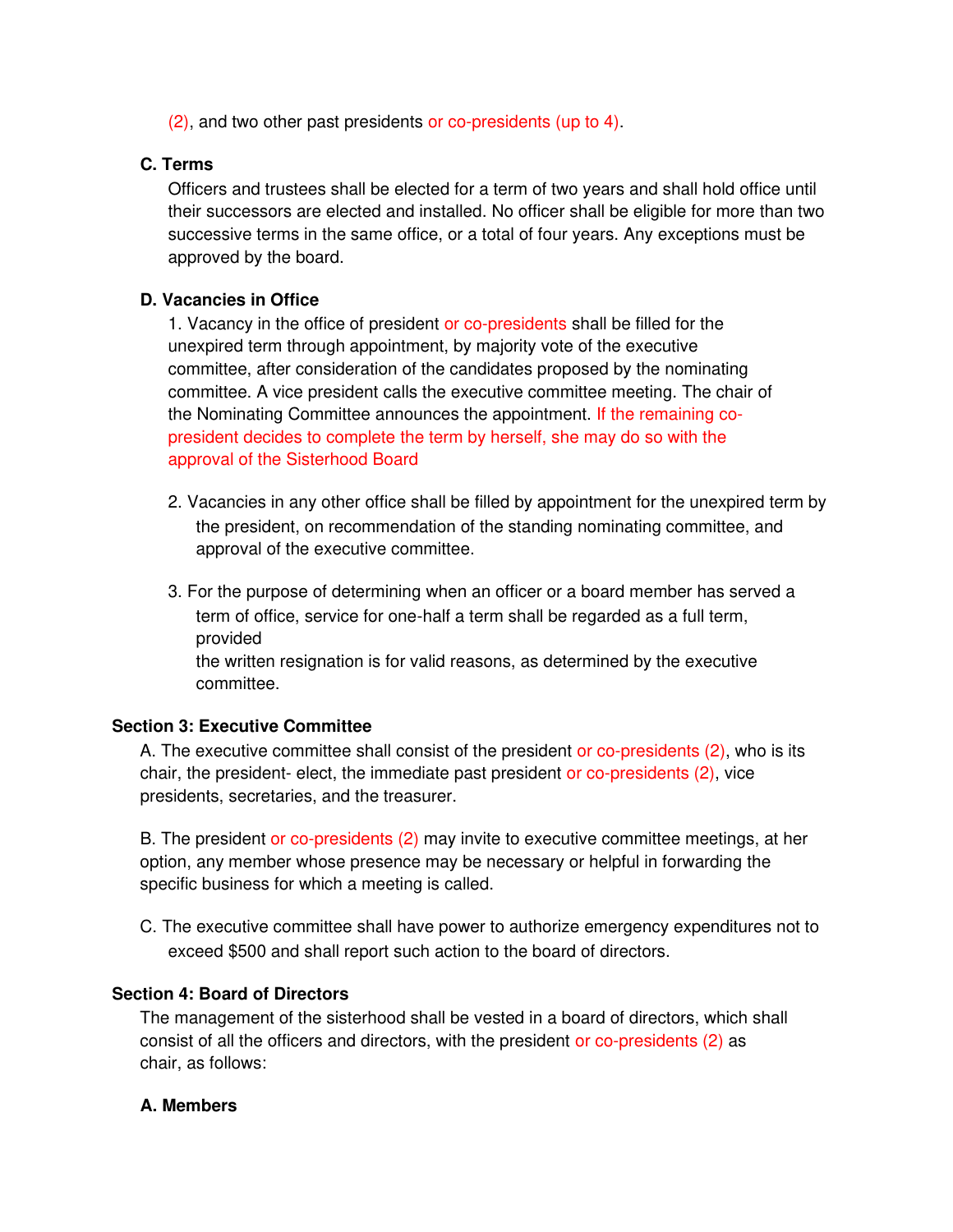#### **1. Ex-Officio Members**

a. A past president or past co-presidents (2) shall be an ex-officio member of the board with voice and vote, for the immediate 5 years following service as president or co-presidents (2). After the immediate five years, in order to be a board member, if asked to serve, the past president or past co-presidents (up to 4) must indicate to the president or co-presidents (2) or nominating committee a desire to serve, and accept the full rights and responsibilities of a director.

b. Women serving as the rabbi, cantor or education director/chair shall be ex-officio members, with full power of voice and vote as long as they hold such positions.

c. Members of Women's League board and region board of directors shall be exofficio members of the board with voice and vote as long as they hold such positions.

## **2. Elected Directors**

- a. The elected directors shall be elected for a term of two years, the number to be 10% of the members are in good standing.
- b. No elected directors shall serve more than two consecutive terms, or four consecutive years. One year must elapse before she is eligible for re-election. Any exceptions must be approved by the board.

## **3. Presidential Appointments to the Board**

The president or co-presidents (2) may appoint, with approval of the executive committee, additional board members to the board of directors in numbers not exceeding two. Appointees serve to the end of the president's or co-presidents (2) term.

## **B. Absences**

If a member of the board of directors is absent from three consecutive board meetings, without sufficient excuse sent to the corresponding secretary or president or copresidents (2), her position shall be declared vacant, provided she is contacted by the corresponding secretary after the second absence takes place.

## **C. Removal of Officers**

An Officer of the Board may be considered for removal due to failure to carry out her duties enumerated herein, failure to carry out fiduciary responsibilities, failure to carry out directions of the Board, or other cause determined by the Board.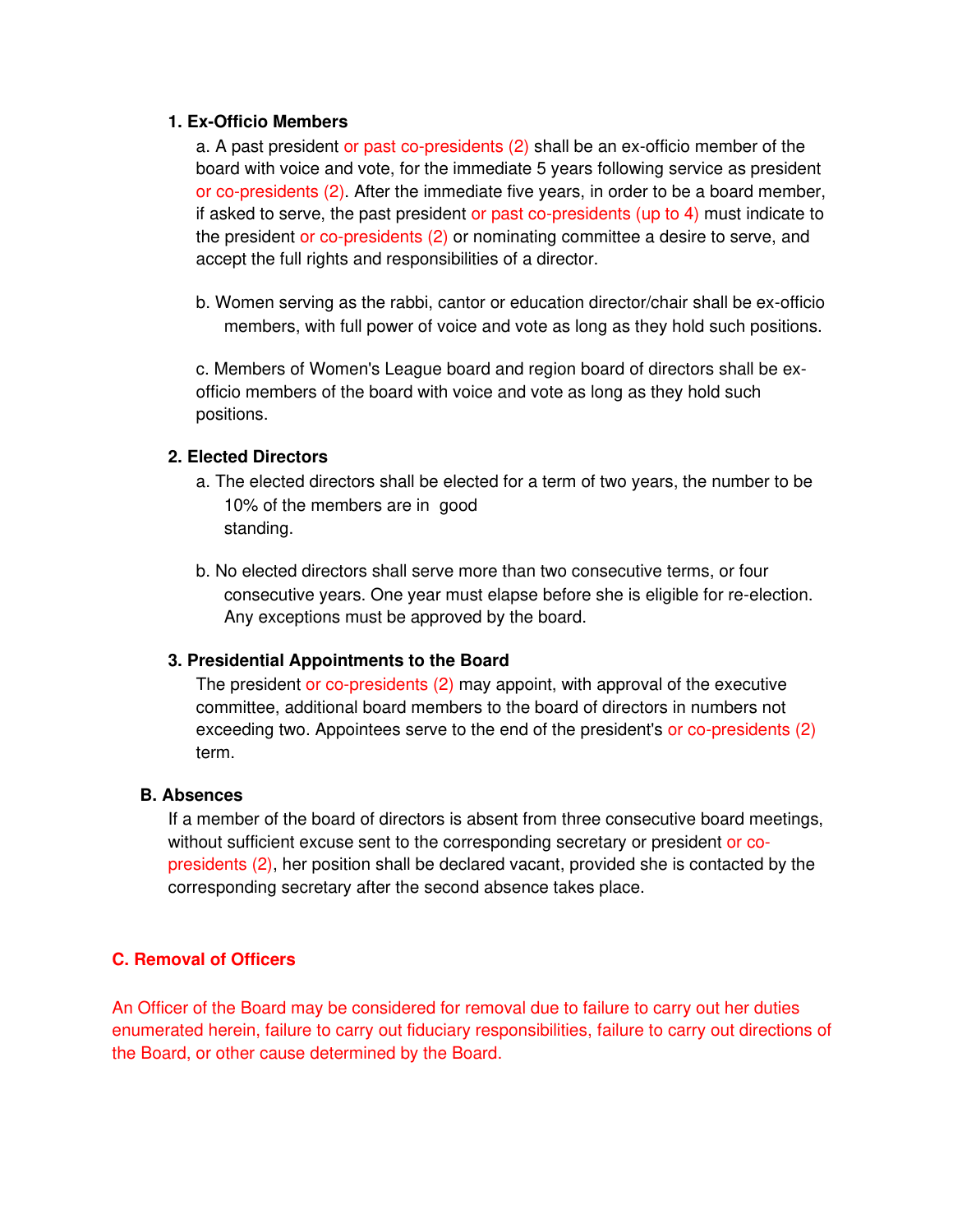# **ARTICLE VI: DUTIES OF OFFICERS AND BOARD OF DIRECTORS**

# **Section 1: The president or co-presidents (2) shall:**

• Preside at all meetings, conduct the business prescribed by the bylaws, preserve order and see that the officers fulfill their duties properly.

• Designate a vice president or the president(s)-elect to serve and preside in her

absence.

• Appoint committees and delegates with approval of the executive committee unless otherwise provided.

- Sign and/or countersign all official documents.
- Supervise elections.
- Act as an ex-officio member of all committees, except the nominating committee.
- Represent the organization on the board of the congregation.
- Serve as an official delegate to the Women's League biennial convention, region meetings and conferences, all expenses to be paid by the sisterhood. NOTE: In the event of the inability of the president or co-presidents (2) to attend the biennial convention or region meetings, she shall appoint an alternate, preferably a vice president, to attend in her stead. Sisterhood shall pay the alternate delegate's expenses.
- Deliver all property of the organization to her successor before installation.

# **Section 2: The president(s)-elect shall:**

- Assist the president or co-presidents (2) in the discharge of her duties.
- Preside as president in the event of absence, resignation, or inability of

the

president to discharge her duties. Once elected to office, the president(s) elect shall automatically advance to the office of president.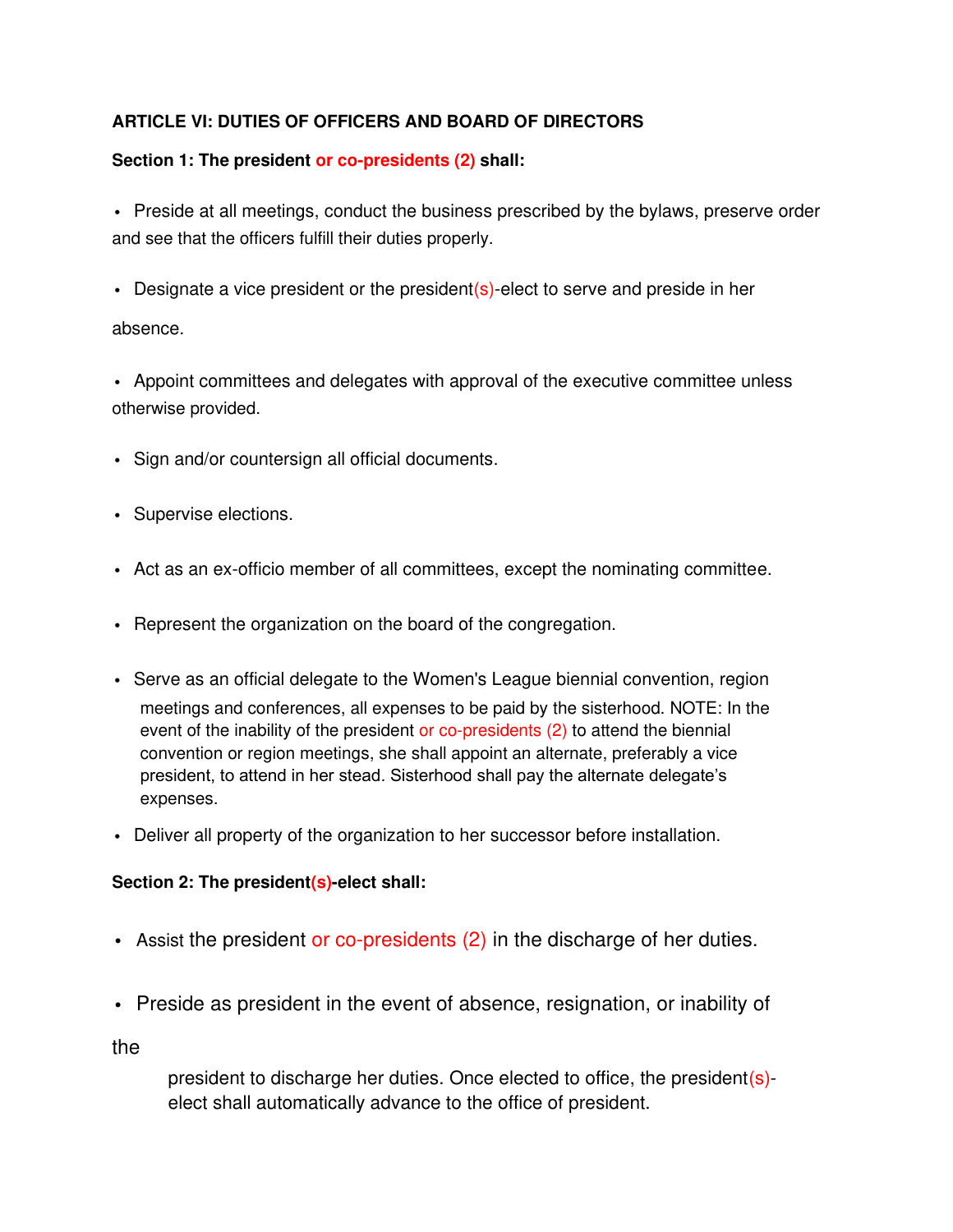## **Section 2: The vice presidents shall:**

• Assist the president or co-presidents (2) in the management of the organization and

preside in her absence,

if designated by her.

- Be responsible for the administration of an area of activity, such as Membership, Ways and Means, Cultural, Program, Torah Fund, etc.
- Deliver all property of the organization to her successor before installation.

## **Section 3: The recording secretary shall:**

- Keep true and correct minutes of proceedings of all regular, board, executive committee and special meetings.
	- Submit a copy of minutes to the president at least one week in advance of the next meeting.
	- Collect all documents and reports for filing.
	- Send notices of meetings to board members
	- Deliver all property of the organization to her successor before installation.

## **Section 4: The communication/corresponding secretary shall:**

- Send the correspondence required of secretaries, including cards and letters.
- Submit membership list to Women's League, when asked.
- Deliver to successor all property of the organization before installation.

## **Section 5: The financial secretary shall:**

- Record reservations and collect and record money for Sisterhood events and functions.
- Welcome attendees at Sisterhood events and functions, record attendance and collect any additional monies.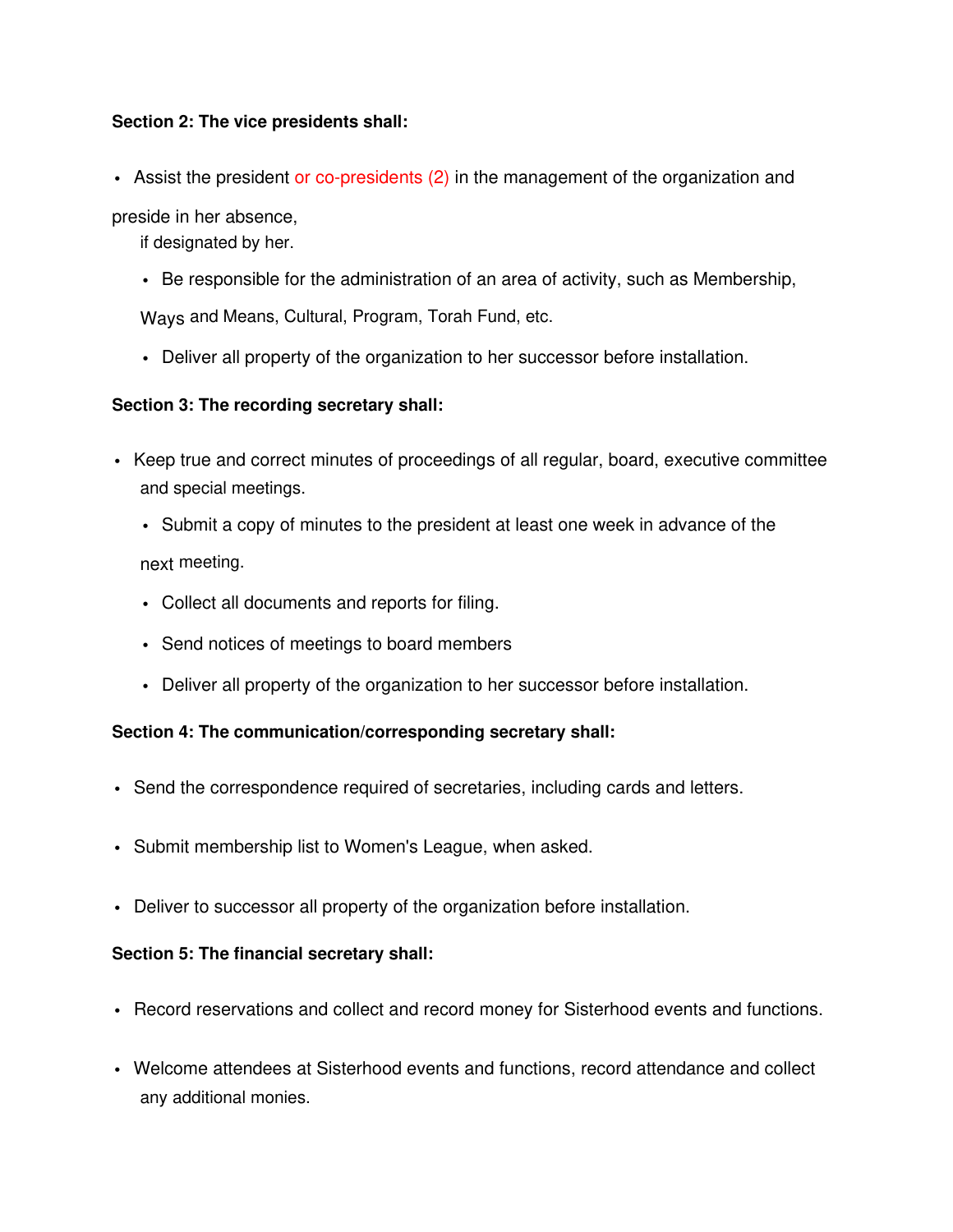• Submit records and monies collected at Sisterhood events and functions to the treasurer, and report reservations and number of attendees to the Sisterhood Board.

• Serve on the budget committee.

## **Section 6: The treasurer shall:**

• Receive from the financial secretary, project chairs and board members all monies of the organization and shall issue receipts for same.

- Pay all vouchers and requests for reimbursement approved by the board.
- Keep a strict accounting of all receipts and disbursements.
- Remit the League's per capita dues upon collection.
- Submit books for audit as requested.
- Serve on the budget committee.
- Deliver to successor all property of the organization before installation.
- Keep correct records of all monies received from membership dues and other sources.

• Keep the financial records in such a manner that all accounts between the organization and its members be known at once.

• Maintain a separate record of the Women's League per capita dues, which are payable to the League by the treasurer upon collection.

## **Section 7: Trustees**

Trustees shall act as advisors to the president or copresidents(2) and the board.

## **Section 8: Board of Directors**

Each member of the board of directors shall:

- Implement the bylaws and adopt policy.
- Approve the budget.
- Notify the president or co-presidents(2) or recording secretary if unable to attend

meetings.

• Serve on committees in capacity of chair, secretary, or committee member as

appointed. • Support fundraising and cultural projects.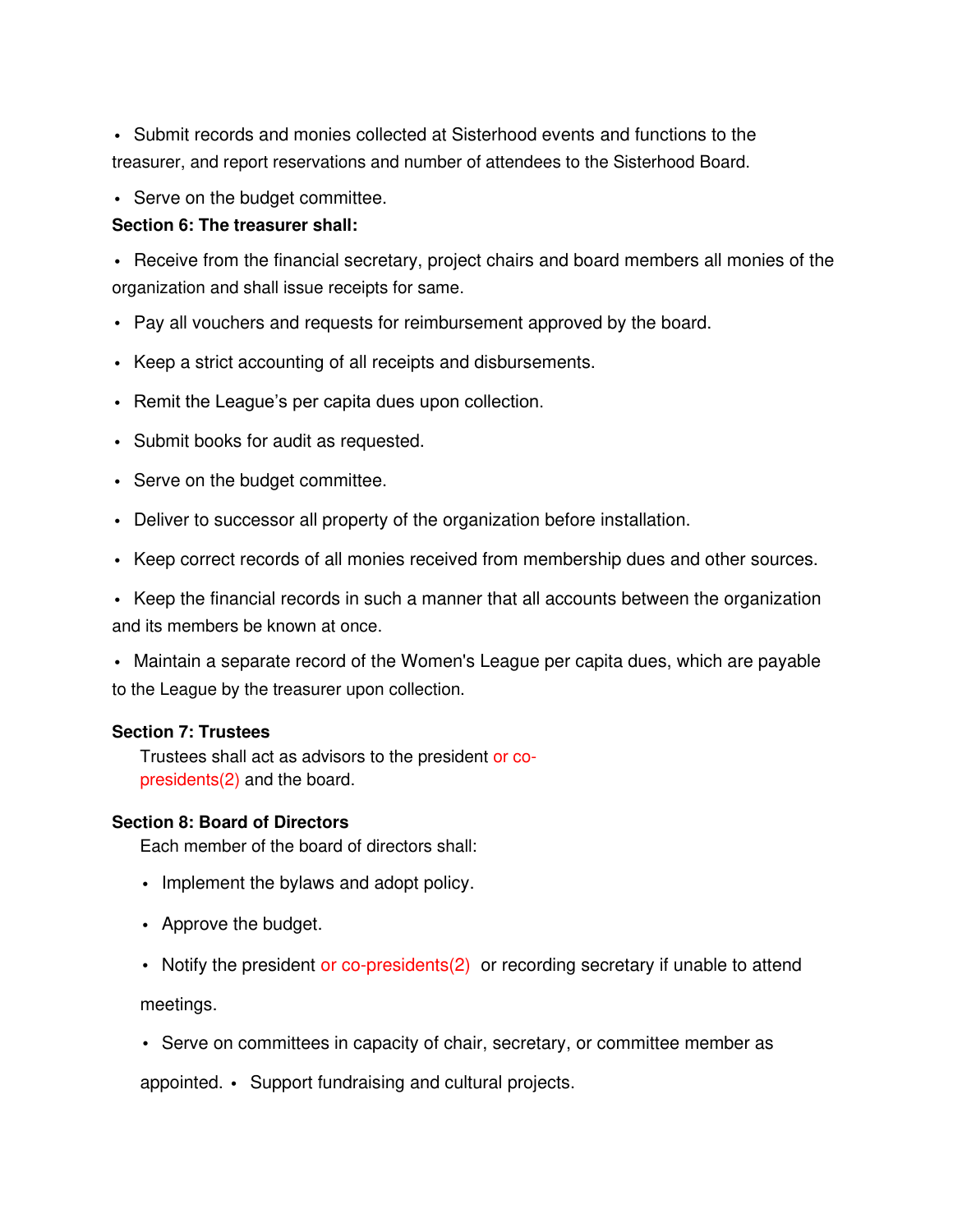- Cooperate with the membership committee to recruit and retain members.
- Represent the standards of the sisterhood in the community.
- Attend Women's League training programs as possible.
- Attend region/area meetings and events as possible.
- Participate in the Women's League Torah Fund campaign.
- Deliver to successor all property of the organization before installation.

## **ARTICLE VII: MEETINGS**

#### **Section 1: Regular Meetings**

General meetings of the organization shall be held six times a year. This might take place during a planned program.

#### **Section 2: The Executive Committee**

The executive committee, at the call of the president or co-presidents (2), shall convene as necessary during the fiscal year.

#### **Section 3: Board Meetings**

A. The board of directors shall meet monthly as possible.

B. A special directors meeting for the newly elected officers and board members shall be held no later than 30 days after installation and include training provided by the League.

## **Section 4: Special Meetings**

A. The president or co-presidents (2) may call special meetings, if she deems it necessary.

- B. A written request by five members may be made to the president for a special board meeting, stating the nature of the call for the special meeting.
- C. At special meetings only the business mentioned in the call may be transacted.

## **Section 5: Quorum**

A. **Four** members of the executive committee shall constitute a quorum at Executive Committee Meetings.

- B. **Eight** members of the board of directors shall constitute a quorum at board meetings.
- C. **Sixteen** members shall constitute a quorum at general meetings.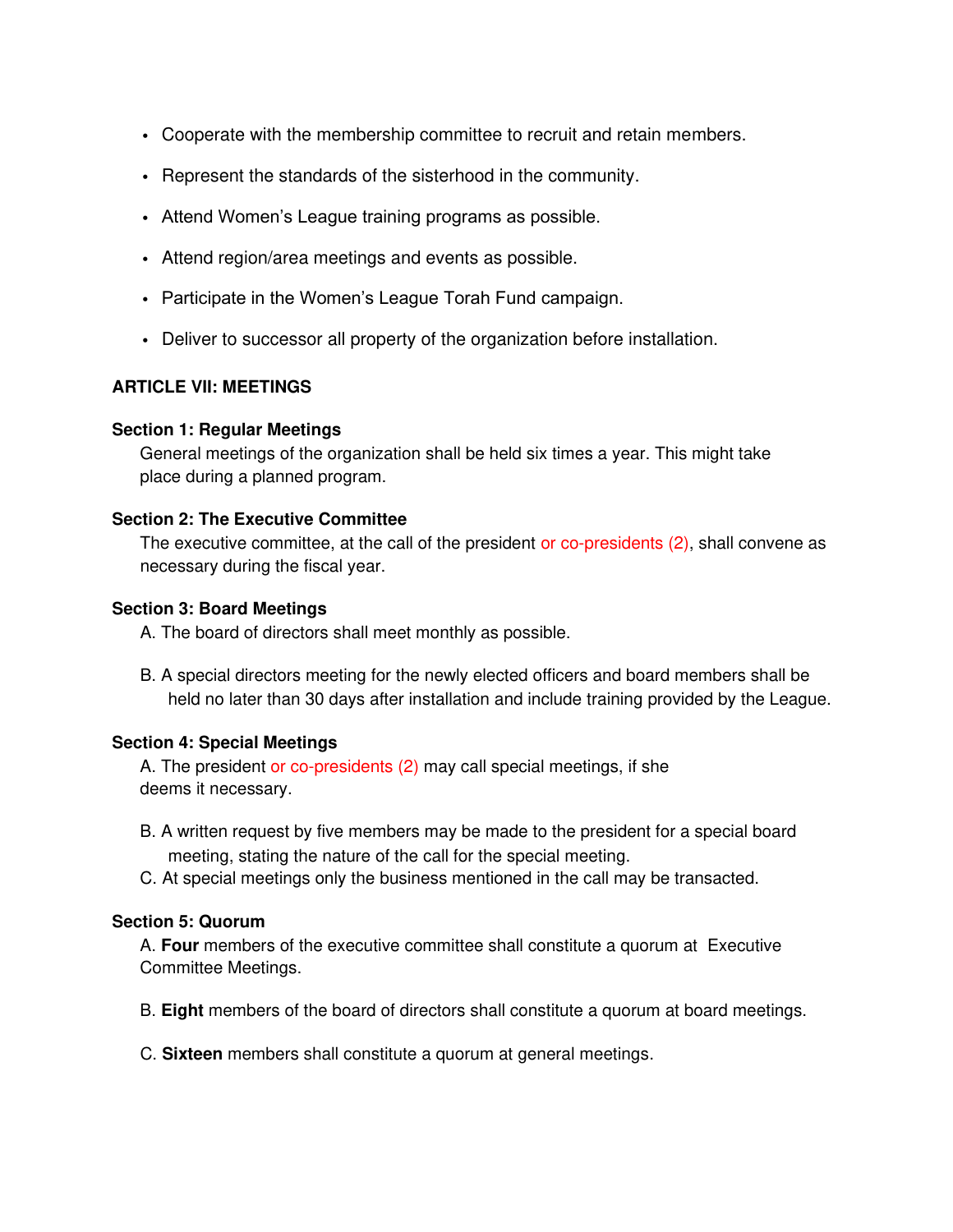## **ARTICLE VIII: STANDING COMMITTEES**

#### **Section 1: Establishment**

The board of directors shall establish standing committees, special committees, and/or task groups as it deems necessary.

#### **Section 2**: **Composition and Appointment**

At the beginning of her administration, the president or co-presidents (2) shall appoint the chair and members of all committees with the approval of the board of directors.

## **ARTICLE IX: NOMINATIONS AND ELECTIONS**

#### **Section 1: Nominating Committee**

A. Near the beginning of her term, the president or co-presidents (2) shall appoint a nominating committee consisting of its chair plus **four** other members, which shall include **three** from the board of directors and **one** from the general membership.

- B. No alternates shall be appointed.
- C. The nominating committee proposes the slate of officers and elected directors. Note: Elected directors can be nominated with or without portfolio
- D. The nominating committee functions throughout the administration and submits names to fill vacancies as required.

#### **Section 2: Submission of the Slate**

In March or April of every other year, the nominating committee shall, at least 30 days before elections, inform the board of directors of its proposed slate, and at the same time, submit in writing the proposed slate to the general membership and to the region nominating committee chair.

#### **Section 3: Nominations by Petition**

Nominations may also be made by a written petition from five or more members in good standing and submitted to the chair of the nominating committee, not later than 15 days after the report of the nominating committee is circulated to the general membership, provided the written consent of the person nominated is included.

#### **Section 4: Notice of Election**

A. The report of the nominating committee plus the nominations by petition shall be sent to the membership at least seven days before elections, and immediately to the region nominating committee chair.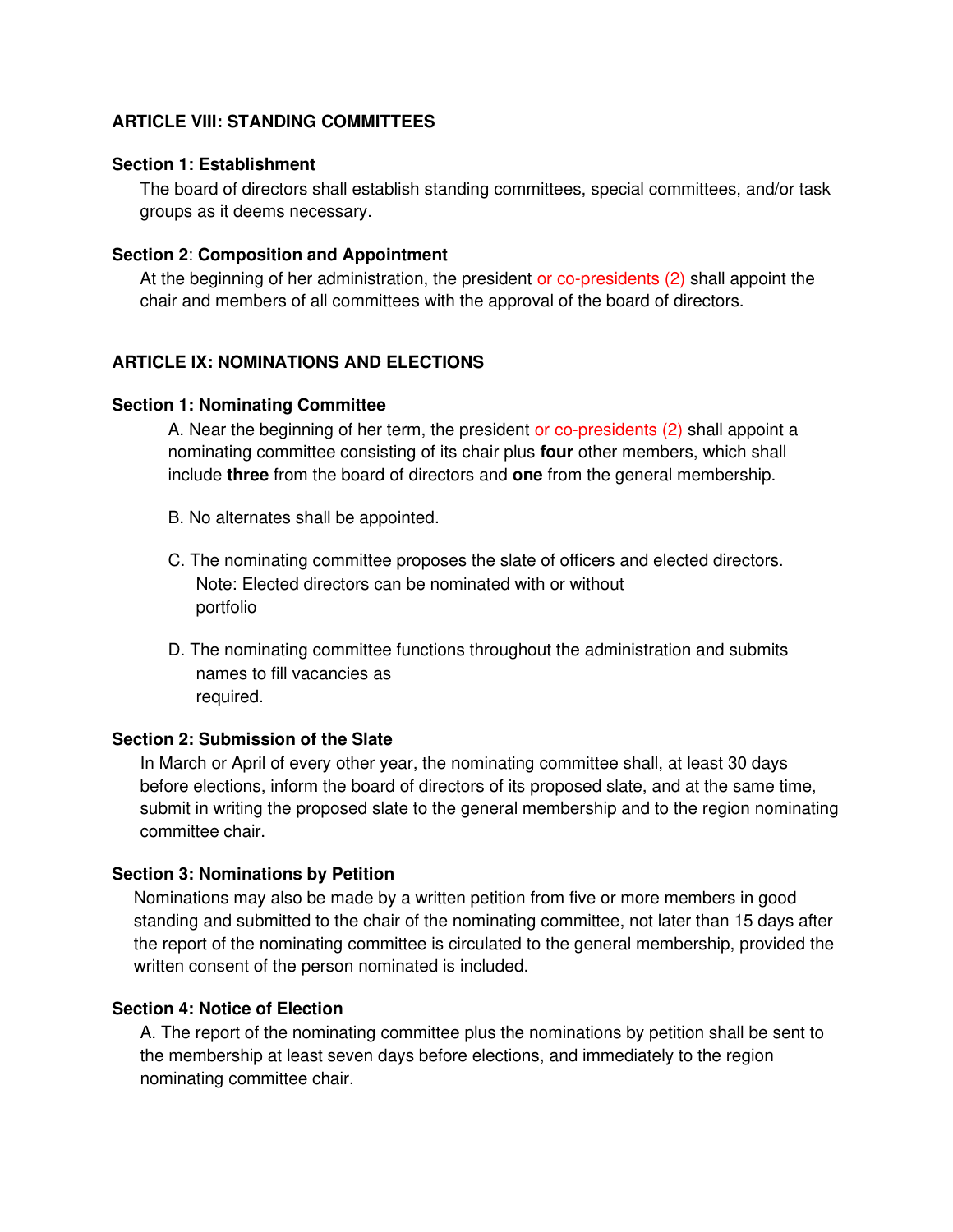B. If there is more than one candidate, names are listed alphabetically.

C. The president or co-presidents(2) conduct the meeting.

#### **Section 5: Voting**

In the absence of additional nominations, the report of the nominating committee shall become the electoral ballot. In the event of more than one candidate for any office, voting shall be by closed ballot. The president or co presidents (2) announce the results of the vote.

## **ARTICLE X: AMENDMENTS**

## **Section 1:**

## **Amend/Alter/Repeal/Adopt**

The members of the Sisterhood have the power to amend, alter or repeal these bylaws and to adopt new bylaws by a vote of two-thirds of the members present and voting.

#### **Section 2: Presentation**

- A. Amendments to these bylaws shall be submitted in writing to the board of directors, by the bylaws revision committee, chaired by the parliamentarian.
- B. Petition to the board of directors for amendment or revision shall be submitted in writing by no fewer than five members in good standing.
- C. Amendments to these bylaws shall be submitted to the region parliamentarian for evaluation before being voted upon by the membership.

## **Section 3: Distribution**

Amendments recommended by the board of directors and evaluated by the region parliamentarian shall be sent to each member of the sisterhood. Following this notice, the amendment shall be voted upon at a regular meeting.

## **ARTICLE XI: PARLIAMENTARY AUTHORITY**

The proceedings of all meetings shall be governed by these bylaws, the parliamentary policy recommendations of Women's League, the bylaws of the Pacific Southwest Region of Women's League, and in all points not covered thereby, by Robert's Rules of Order Newly Revised in its most recent edition.